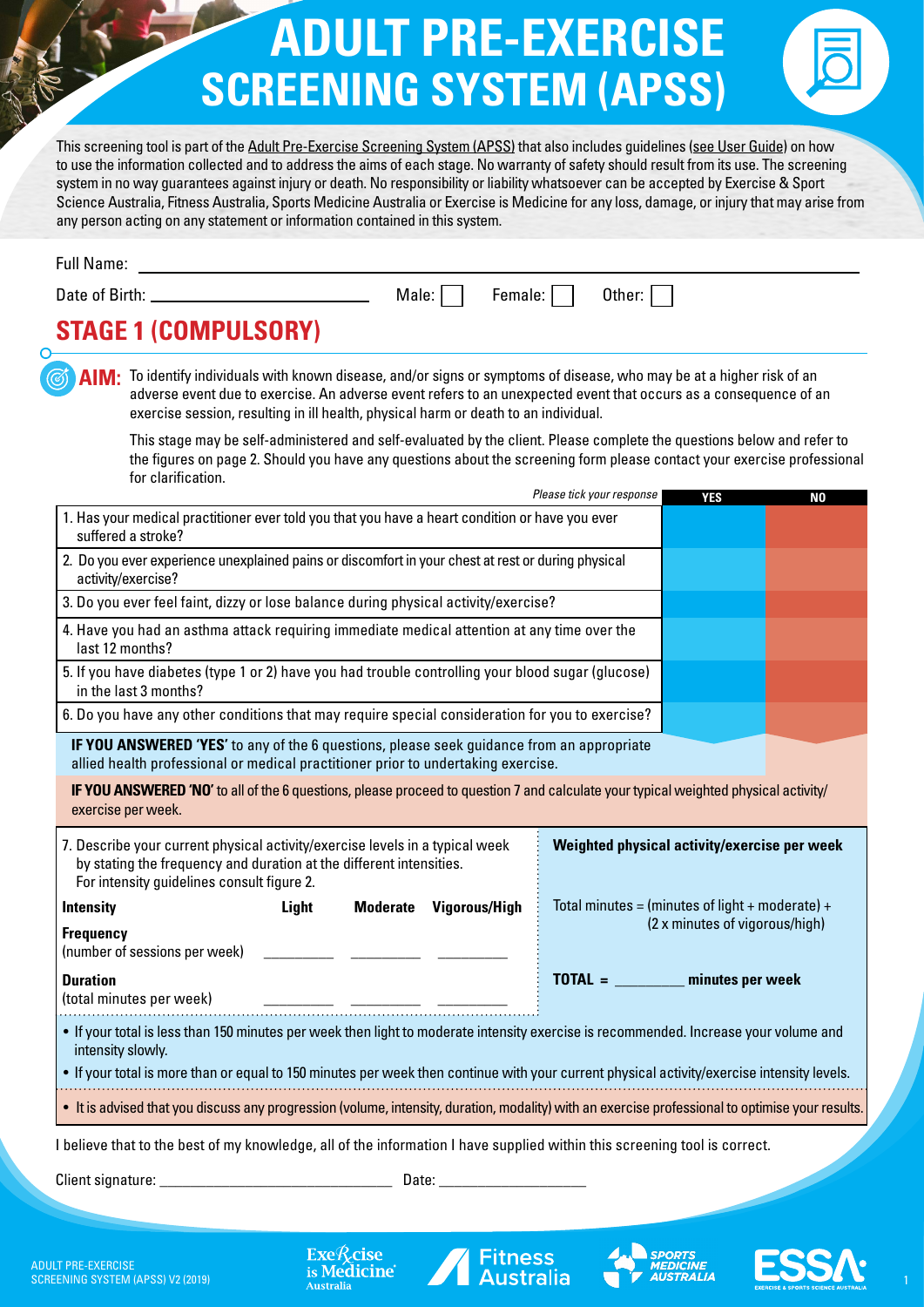#### **FIGURE 1: Stage 1 Screening Steps**



#### **FIGURE 2: Exercise Intensity Guidelines**

| <b>INTENSITY CATEGORY</b> | <b>HEART RATE MEASURES</b> | <b>PERCEIVED EXERTION</b><br><b>MEASURES</b>                 | <b>DESCRIPTIVE MEASURES</b>                                                                                                                                              |
|---------------------------|----------------------------|--------------------------------------------------------------|--------------------------------------------------------------------------------------------------------------------------------------------------------------------------|
| <b>LIGHT</b>              | 40 to <55% HRmax*          | <b>VERY LIGHT TO</b><br><b>LIGHT RPE#1-2</b>                 | . An aerobic activity that does<br>not cause a noticeable change<br>in breathing rate<br>• An intensity that can be<br>sustained for at least 60<br>minutes              |
| <b>MODERATE</b>           | 55 to <70% HRmax*          | <b>MODERATE TO</b><br><b>SOMEWHAT</b><br><b>HARD RPE#3-4</b> | • An aerobic activity that is<br>able to be conducted whilst<br>maintaining a conversation<br>uninterrupted<br>• An intensity that may last<br>between 30 and 60 minutes |
| <b>VIGOROUS</b>           | 70 to <90% HRmax*          | <b>HARD</b><br><b>RPE</b> # 5-6                              | • An aerobic activity in which<br>a conversation generally<br>cannot be maintained<br>uninterrupted<br>• An intensity that may last up<br>to 30 minutes                  |
| <b>HIGH</b>               | $\geq$ 90% HRmax*          | <b>VERY HARD</b><br>$RPE*7$                                  | • An aerobic activity in which<br>it is difficult to talk at all<br>• An intensity that generally<br>cannot be sustained for longer<br>than about 10 minutes             |

\* HRmax = estimated heart rate maximum. Calculated by subtracting age in years from 220 (e.g. for a 50 year old person = 220 - 50 = 170 beats per minute).

 $#$  = Borg's Rating of Perceived Exertion (RPE) scale, category scale 0-10.

Modified from Norton K, L. Norton & D. Sadgrove. (2010). Position statement on physical activity and exercise intensity terminology. J Sci Med Sport 13, 496-502.





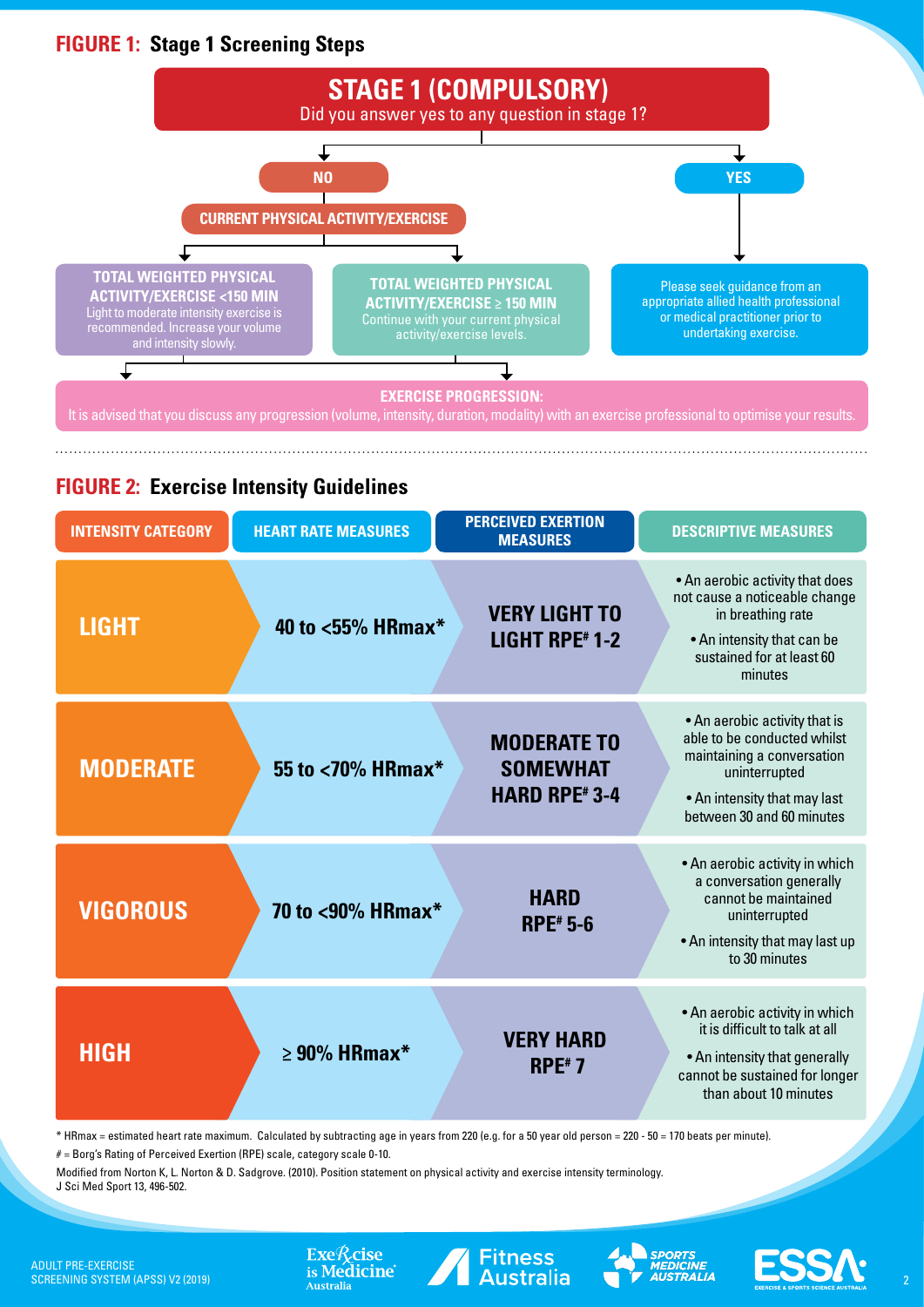## **STAGE 2 (RECOMMENDED)**



 $\overline{O}$ 

This stage is to be completed with an exercise professional to determine appropriate exercise prescription based on established risk factors.

| <b>CLIENT DETAILS</b>                                                                                                          | <b>GUIDELINES FOR ASSESSING RISK</b>                                                                                                                                                  |
|--------------------------------------------------------------------------------------------------------------------------------|---------------------------------------------------------------------------------------------------------------------------------------------------------------------------------------|
| 8. Demographics                                                                                                                | Risk of an adverse event increases with age, particularly males $\geq 45$ yr and<br>females $\geq$ 55 yr.                                                                             |
| Age: ___________                                                                                                               |                                                                                                                                                                                       |
| Female<br>Other  <br>Male                                                                                                      |                                                                                                                                                                                       |
| 9. Family history of heart disease (e.g. stroke, heart<br>attack)?                                                             | A family history of heart disease refers to an event that occurs in relatives<br>including parents, grandparents, uncles and/or aunts before the age of 55 years.                     |
| Relationship (e.g. father)<br>Age at heart disease event                                                                       |                                                                                                                                                                                       |
|                                                                                                                                |                                                                                                                                                                                       |
|                                                                                                                                |                                                                                                                                                                                       |
|                                                                                                                                |                                                                                                                                                                                       |
| 10. Do you smoke cigarettes on a daily or weekly basis or<br>have you quit smoking in the last 6 months?<br>$Yes \mid \mid No$ | Smoking, even on a weekly basis, substantially increases risk for premature<br>death and disability. The negative effects are still present up to at least 6<br>months post quitting. |
| If currently smoking, how many per day or week?                                                                                |                                                                                                                                                                                       |
|                                                                                                                                |                                                                                                                                                                                       |
| 11. Body composition                                                                                                           | Any of the below increases the risk of chronic diseases:                                                                                                                              |
| Weight (kg) ________ Height (cm) _______                                                                                       | BMI $\geq$ 30 kg/m <sup>2</sup>                                                                                                                                                       |
| Body Mass Index (kg/m <sup>2</sup> ) _________                                                                                 | Waist > 94 cm male or > 80 cm female                                                                                                                                                  |
| Waist circumference (cm) ________                                                                                              |                                                                                                                                                                                       |
| 12. Have you been told that you have high blood pressure?                                                                      | Either of the below increases the risk of heart disease:                                                                                                                              |
| Yes <sub>l</sub><br>No                                                                                                         | Systolic blood pressure ≥ 140 mmHg                                                                                                                                                    |
| If known, systolic/diastolic (mmHg)                                                                                            |                                                                                                                                                                                       |
|                                                                                                                                | Diastolic blood pressure $\geq 90$ mmHg                                                                                                                                               |
| Are you taking any medication for this condition?                                                                              |                                                                                                                                                                                       |
| Yes<br>No                                                                                                                      |                                                                                                                                                                                       |
| If yes, provide details                                                                                                        |                                                                                                                                                                                       |
|                                                                                                                                |                                                                                                                                                                                       |
| 13. Have you been told that you have high cholesterol/<br>blood lipids?                                                        | Any of the below increases the risk of heart disease:                                                                                                                                 |
| No<br>Yes                                                                                                                      | Total cholesterol ≥ 5.2 mmol/L                                                                                                                                                        |
| If known:                                                                                                                      | $HDL < 1.0$ mmol/L                                                                                                                                                                    |
| Total cholesterol (mmol/L)                                                                                                     | $LDL \geq 3.4$ mmol/L                                                                                                                                                                 |
| HDL (mmol/L)<br>LDL (mmol/L)                                                                                                   | Triglycerides $\geq 1.7$ mmol/L                                                                                                                                                       |
| Triglycerides (mmol/L)                                                                                                         |                                                                                                                                                                                       |
| Are you taking any medication for this condition?                                                                              |                                                                                                                                                                                       |
| No<br>Yes                                                                                                                      |                                                                                                                                                                                       |
| If yes, provide details                                                                                                        |                                                                                                                                                                                       |